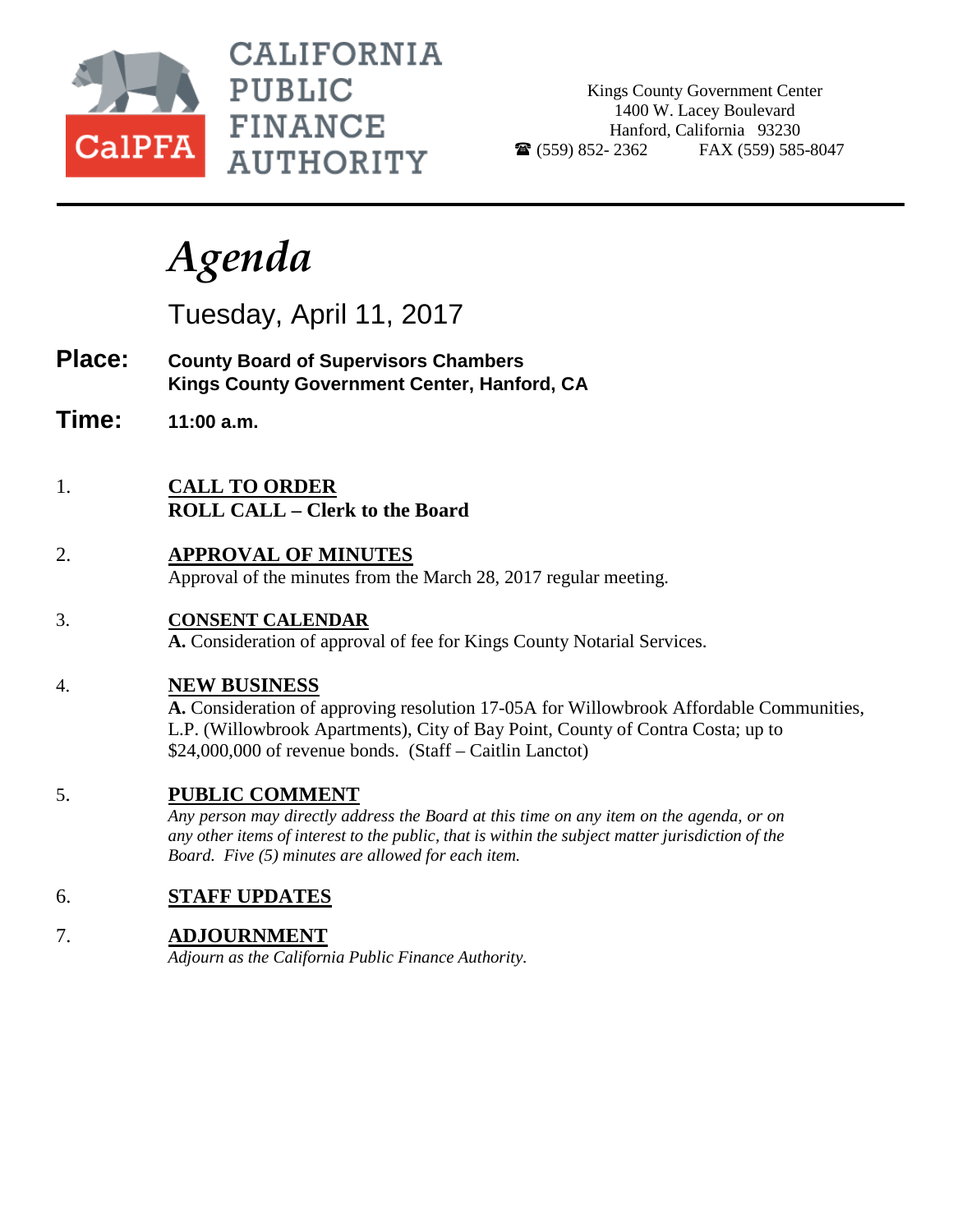

## **2. APPROVAL OF MINUTES**

Approval of the minutes from the March 28, 2017 regular meeting.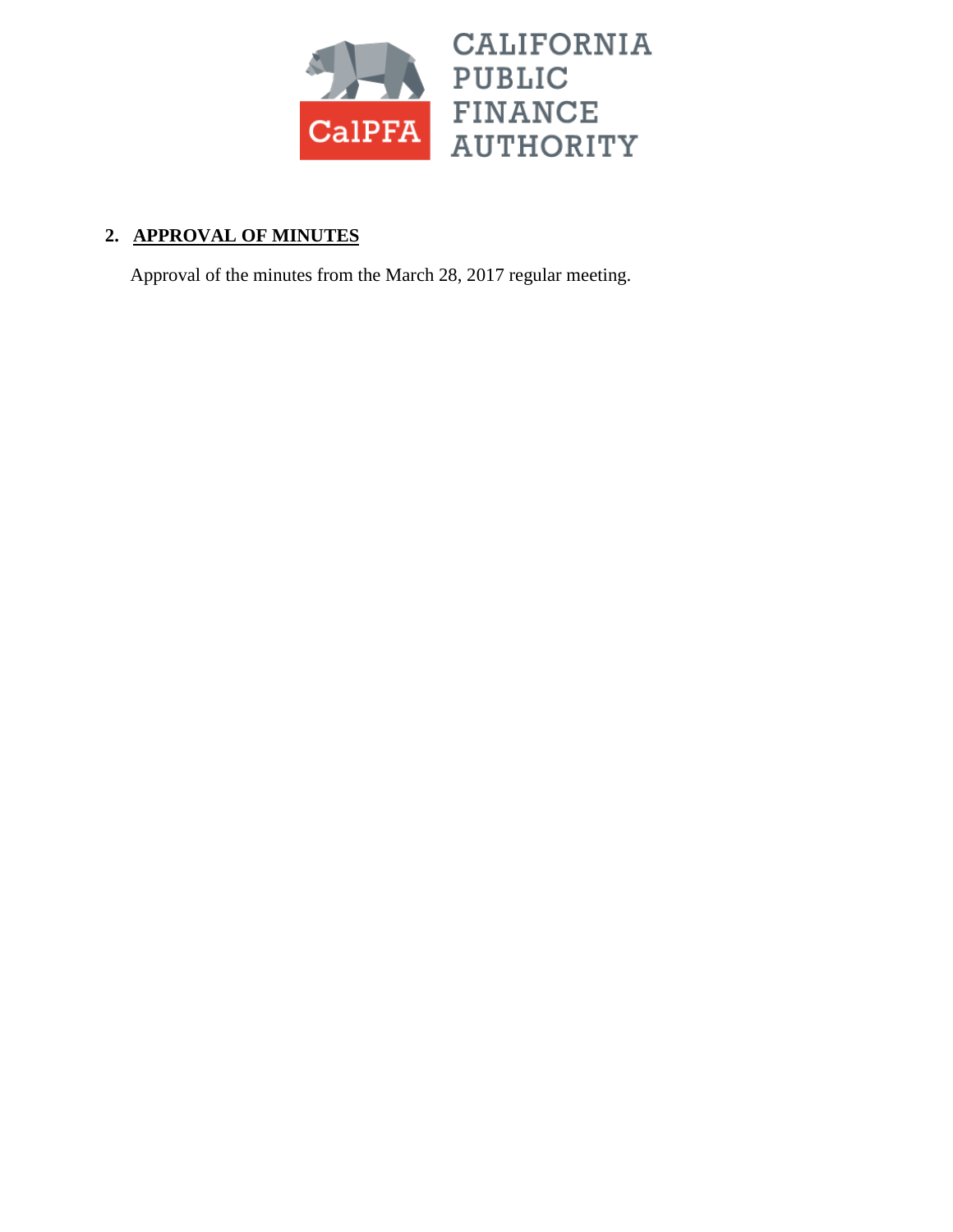

**CALIFORNIA PUBLIC FINANCE AUTHORITY** 

Kings County Government Center 1400 W. Lacey Boulevard Hanford, California 93230  $\bullet$  (559) 852-2362 FAX (559) 585-8047

## *Action Summary*

Tuesday, March 28, 2017

- **Place: County Board of Supervisors Chambers Kings County Government Center, Hanford, CA**
- **Time: 11:00 a.m.**
- 1. **B 1 CALL TO ORDER ROLL CALL – Clerk to the Board ALL MEMBERS PRESENT**

#### 2. **APPROVAL OF MINUTES** Approval of the minutes from the March 14, 2017 regular meeting. **ACTION: APPROVED AS PRESENTED (JN/RF/RV/DV/CP-Aye)**

## 3. **NEW BUSINESS**

**A.** Consideration of approving resolution 17-03A for 10632 Bolsa Avenue LP (Sycamore Court), City of Garden Grove, County of Orange; up to \$17,000,000 of revenue bonds. (Staff – Caitlin Lanctot)

**ACTION: APPROVED AS PRESENTED (DV/RF/JN/RV/CP-Aye)**

**B.** Consideration of approving resolution 17-04A for 8211 Remmet Ave, LLC (Multicultural Learning Center), City of Los Angeles, County of Los Angeles; up to \$12,000,000 of revenue bonds. (Staff – Scott Carper)

**ACTION: APPROVED AS PRESENTED (DV/RV/JN/RF/CP-Aye)**

## 4. **PUBLIC COMMENT**

*Any person may directly address the Board at this time on any item on the agenda, or on any other items of interest to the public, that is within the subject matter jurisdiction of the Board. Five (5) minutes are allowed for each item.* **None**

## 5. **STAFF UPDATES**

Mike LaPierre stated that the annual audit is being completed and will be brought to the Board on a future agenda.

## 6. **ADJOURNMENT**

*The meeting was adjourned at 11:14 a.m..*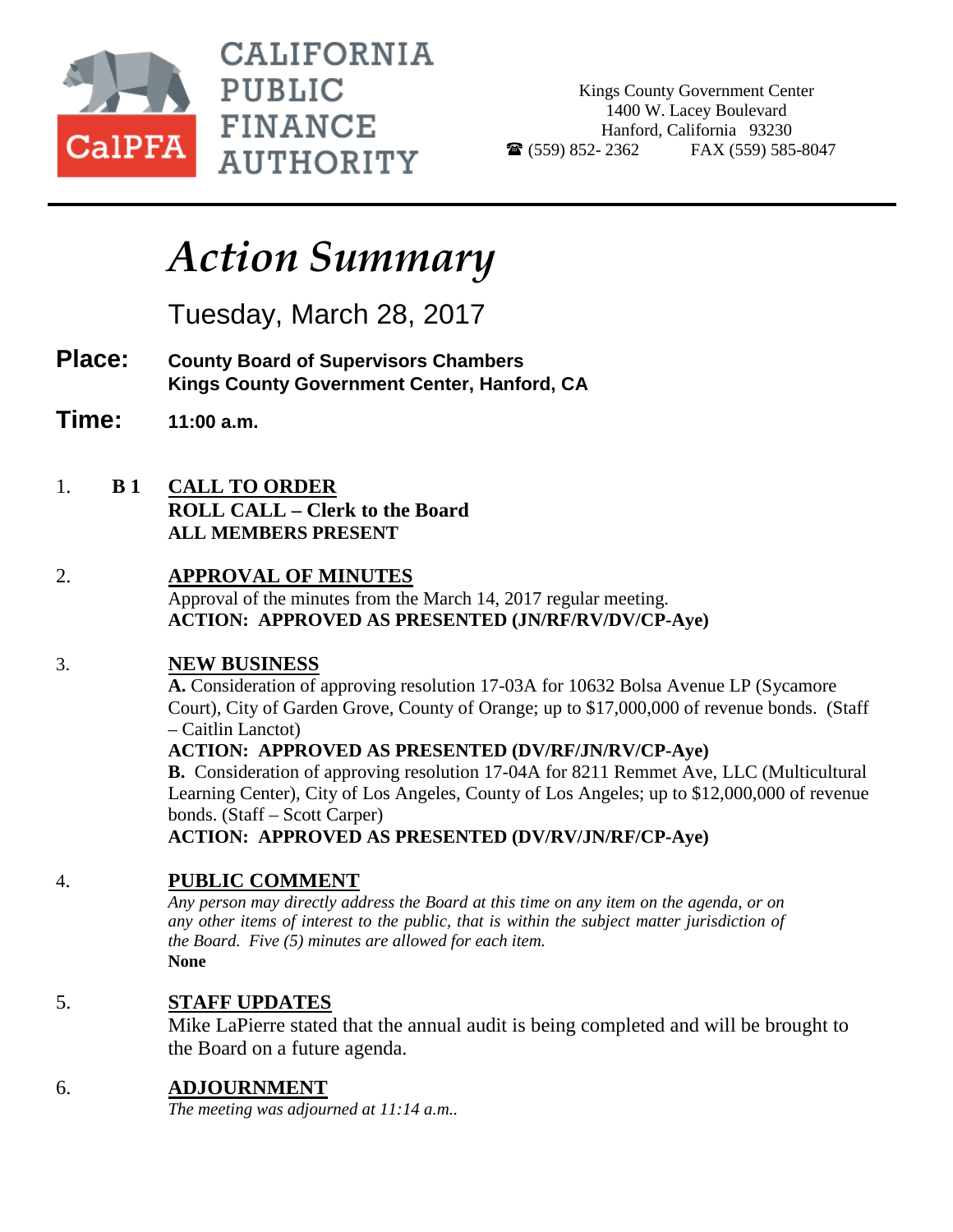

## **3. CONSENT CALENDAR**

**A.** Consideration of approval of fee for Kings County Notarial Services.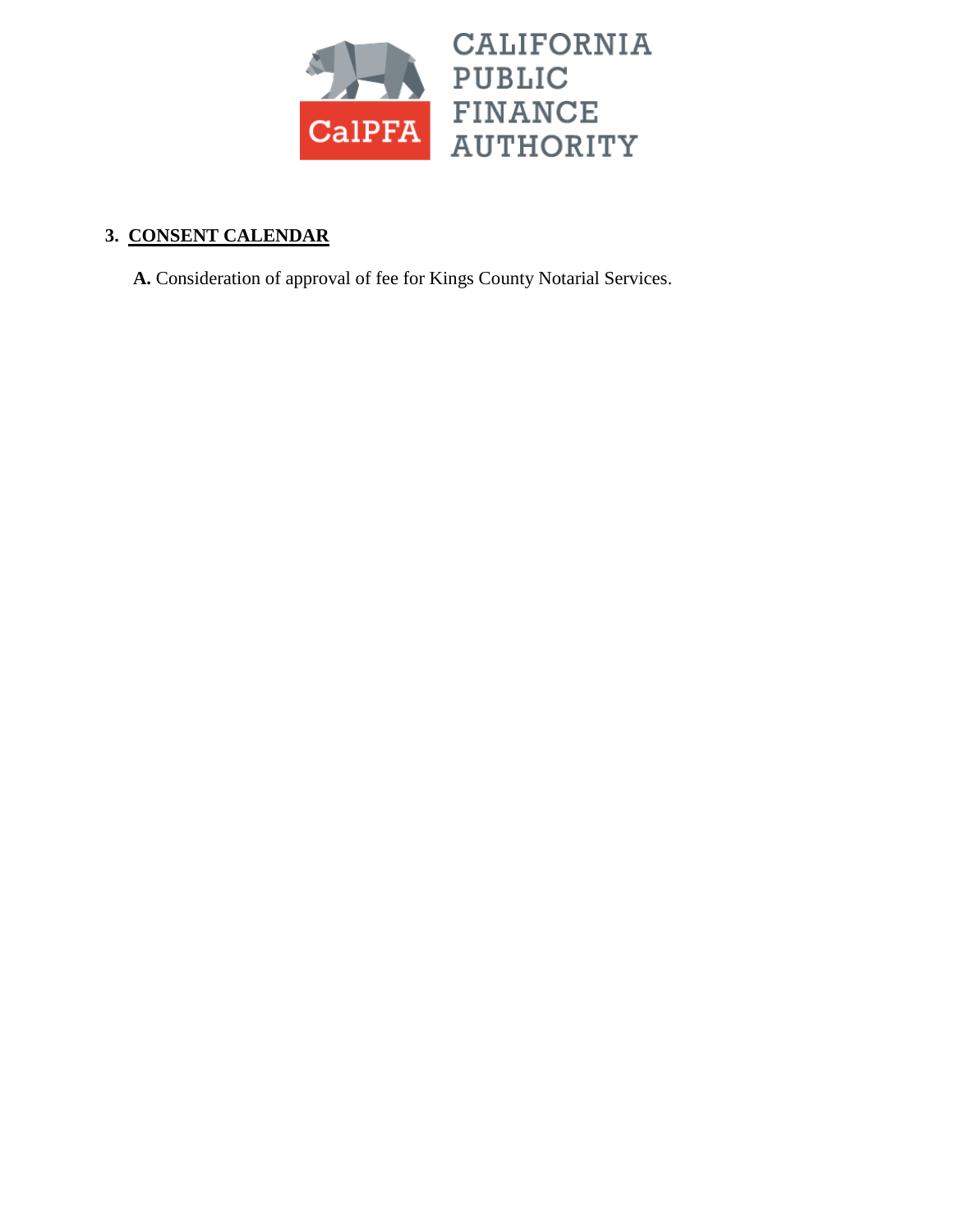PAGE NUMBER:<br>AUDITZ1

 $\overline{r}$ 

SUNGARD PENTAMATION<br>DATE: 03/28/2017<br>TIME: 11:56:21

KINGS COUNTY<br>EXPENDITURE AUDIT TRAIL

 $\frac{1}{1/17}$  THRU  $\frac{5}{17}$  THRU  $\frac{1}{17}$ SELECTION CRITERIA:<br>ACCOUNTING PERIODS: SORTED BY: FUND, FUNCTION, DEPARTMENT, BUDGET UNIT, 1ST SUBTOTAL, ACCOUNT

 $\sqrt{det(1-\rho)}$ 

TOTALED ON: FUND, FUNCTION, DEPARTMENT, BUDGET UNIT, IST SUBTOTAL

PAGE BREAKS ON: FUND

FUND - 0001 - GENERAL FUND<br>BUDGET UNIT - 111000 - ADMINISTRATIVE OFFICE

CUMULATIVE<br>BALANCE

 $-115.75$  KC ADMIN<br>115.75 KC ADMIN<br> $-115.75$  KC ADMIN<br> $-115.75$  KC ADMIN<br> $-$  .00 VALENZUELA NOTARY INS

| 5<br>ENCUMBRANCES DESCRIPTION<br><b>EXPENDITURES</b><br><b>BUDGET</b> | SHAUN AI<br>Ħ<br>00106<br>VALENZUELA NOTARY<br>VALENZUELA NOTARY<br>COSTCO WHSE #1244<br>PORT OF SUBS 0042<br>SERVICES LLC<br>BIG LOTS #4665<br>8103<br>8042513359<br>8042946058<br>8043368338<br>8042058507<br>NINCK<br>NIMIN<br>KC ADMIN<br>1029539<br>1034950<br>1040283<br>STAPLES<br>1024060<br>QUOTE<br>23542<br>27199<br>23508<br>29315<br>31319<br>KCPW<br><b>NNA</b><br>ប្ដ<br>Ř<br>$\frac{0}{0}$<br>$-115.75$<br>$\frac{1}{2}$<br>959.03<br>$\frac{0}{2}$<br>00<br>00<br>$\overline{00}$<br>$\frac{0}{r}$<br>00<br>115.75<br>$-115.75$<br>00<br>00<br>00<br>00.<br>°°<br>°C<br>OO.<br>°C.<br>°o.<br>$-959.03$<br>°o<br>$\frac{1}{2}$<br>oo.<br>$\frac{0}{2}$<br>59.00<br>75.00<br>115.75<br>-115.75<br>115.75<br>71.25<br>720.00<br>54.23<br>129.14<br>75.00<br>375.19<br>439.58<br>75.00<br>395.27<br>33.00<br>959.03<br>29.99<br>169.87<br>112.24<br>162.04<br>75.00<br>11.34<br>127.71<br>457.94<br>052.8<br>7,<br>°o<br>7,585<br>STAPLES BUSINESS<br>STANTON OFFICE M<br>SAN JOAQUIN PEST<br><b>N EDIERD</b><br>Σ<br>Ă<br>SAN JOAQUIN PEST<br>STAPLES BUSINESS<br>SAN JOAQUIN PEST<br>Ă<br>Ħ<br>Ã<br>STAPLES BUSINESS<br>STANTON OFFICE M<br>STAPLES BUSINESS<br>N<br>N<br>PFTCE<br>N<br>SAN JOAQUIN PEST<br><b>NATIONAL NOTARY</b><br>NATIONAL NOTARY<br>STANTON OFFICE<br><b>BUSINESS</b><br><b>BUSINESS</b><br><b>BUSINESS</b><br><b>BUSINESS</b><br><b>BUSINESS</b><br>STANTON<br><b>STANTON</b><br>US BANK<br><b>BANK</b><br>US BANK<br>BANK<br><b>BANK</b><br>CORE<br>CORE<br>CORE<br>CORE<br>CORE<br>g<br>D<br>g<br>D | POSTED FROM BUDGET<br>BEGINNING BALANCE<br>$\frac{1}{2}$<br>00<br>00<br>00<br>e e e<br>S |
|-----------------------------------------------------------------------|--------------------------------------------------------------------------------------------------------------------------------------------------------------------------------------------------------------------------------------------------------------------------------------------------------------------------------------------------------------------------------------------------------------------------------------------------------------------------------------------------------------------------------------------------------------------------------------------------------------------------------------------------------------------------------------------------------------------------------------------------------------------------------------------------------------------------------------------------------------------------------------------------------------------------------------------------------------------------------------------------------------------------------------------------------------------------------------------------------------------------------------------------------------------------------------------------------------------------------------------------------------------------------------------------------------------------------------------------------------------------------------------------------------------------------------------------------------------------------------------------------------------------------------------|------------------------------------------------------------------------------------------|
| VENDOR                                                                | 20726<br>20726<br>26455<br>22228<br>22228<br>22228<br>20537<br>20538<br>20537<br>2645<br>20538<br>20538<br>2022<br>20537<br>2020223<br>2020222<br>202022<br>22228<br>20726<br>20726<br>20726<br>24823<br>0538                                                                                                                                                                                                                                                                                                                                                                                                                                                                                                                                                                                                                                                                                                                                                                                                                                                                                                                                                                                                                                                                                                                                                                                                                                                                                                                              |                                                                                          |
| REFERENCE                                                             | (cont'd)<br>E1008029<br>E1007489<br>E1007660<br>E1007924<br>E1008028<br>E1007842<br>E1007561<br>E1007661<br>1151274<br>1151274<br>1151362<br>1156234<br>1149454<br>1149636<br>1153262<br>1157604<br>1154212<br>1157542<br>1157907<br>1157907<br>158115<br>1157907<br>15610<br>15610                                                                                                                                                                                                                                                                                                                                                                                                                                                                                                                                                                                                                                                                                                                                                                                                                                                                                                                                                                                                                                                                                                                                                                                                                                                        | STR                                                                                      |
| Q<br>A                                                                | P170030-01<br>P170030-01<br>P170030-01<br>P170030-01<br>P170631-01<br>P170631-01<br>EXPENSE                                                                                                                                                                                                                                                                                                                                                                                                                                                                                                                                                                                                                                                                                                                                                                                                                                                                                                                                                                                                                                                                                                                                                                                                                                                                                                                                                                                                                                                | & PERIODIC<br>PERIODICALS                                                                |
| T/C                                                                   | OFFICE EXPENSE<br>CFFICE<br>$21 - 5$<br>$17 - 8$<br>$21 - 8$<br>$21 - 8$<br>$21 - 8$<br>$21 - 9$<br>$2 - 5$<br>$21 - 9$<br>$21 - 9$<br>$21 - 9$<br>$21 - 9$<br>$21 - 9$<br>$21 - 5$<br>$\frac{6}{11}$<br>$21 - 7$<br>$1 - 9$<br>$21 - 5$<br>9<br>1<br>1<br>$\frac{6}{11}$<br>$21 - 7$<br>$\frac{1}{2}$<br>$\frac{6}{1}$<br>0<br>ا<br>1<br>$21 - 7$<br>$-1 - 7$<br>16<br>$\frac{9}{5}$<br>ى<br>5.<br>9 L<br>ЭL,<br>$\frac{9}{1}$<br>16<br>91,<br>77<br>ГT,<br>ГĽ,<br>ГI,<br>LI,<br>ГI,<br>$\mathbf{\mathbf{I}}$                                                                                                                                                                                                                                                                                                                                                                                                                                                                                                                                                                                                                                                                                                                                                                                                                                                                                                                                                                                                                             | <b>BOOKS</b><br>2222010 BOOKS &<br>$\frac{09}{16}$ /16/16<br>TOTAL                       |
| DATE<br>ACCOUNT                                                       | 11/30/16<br>82222000<br>$-1/30/$<br>02/10/<br>02/27/<br>02/27/<br>03/15/<br>11/30/<br>12/13<br>01/12/<br>01/19<br>01/30/<br>02/09/<br>03/15/<br>03/16/<br>03/17/<br>03/22/<br>03/22/<br>12/01<br>12/21<br>01/12<br>03/22<br>12/21<br>12/21<br>12/21<br>03/23<br>TOTAL                                                                                                                                                                                                                                                                                                                                                                                                                                                                                                                                                                                                                                                                                                                                                                                                                                                                                                                                                                                                                                                                                                                                                                                                                                                                      | ∞                                                                                        |

\* THERE IS A NOTE ASSOCIATED WITH THIS TRANSACTION

.00 BRGINNING BALANCE<br>OITS Billing<br>POSTED FROM BUDGET SYSTEM<br>OITS Billing<br>OITS Billing<br>OITS Billing

 $132.10$ 

 $\frac{0}{2}$ 

1,792.00

J00617<br>J00815<br>J01188

82222015 RECORD STORAGE CHARGES<br>07/16/16 19-1<br>09/16/16 11-1<br>08/30/16 11-1<br>08/30/16 19-2<br>07/10/31/16 19-4

J00344

118.40<br>118.40<br>138.40

 $\overline{00}$ 

.00 BEGINNING BALANCE<br>POSTED FROM BUDGET SYSTEM

532.16

00106674

-00 VALENZUELA NOTARY FEE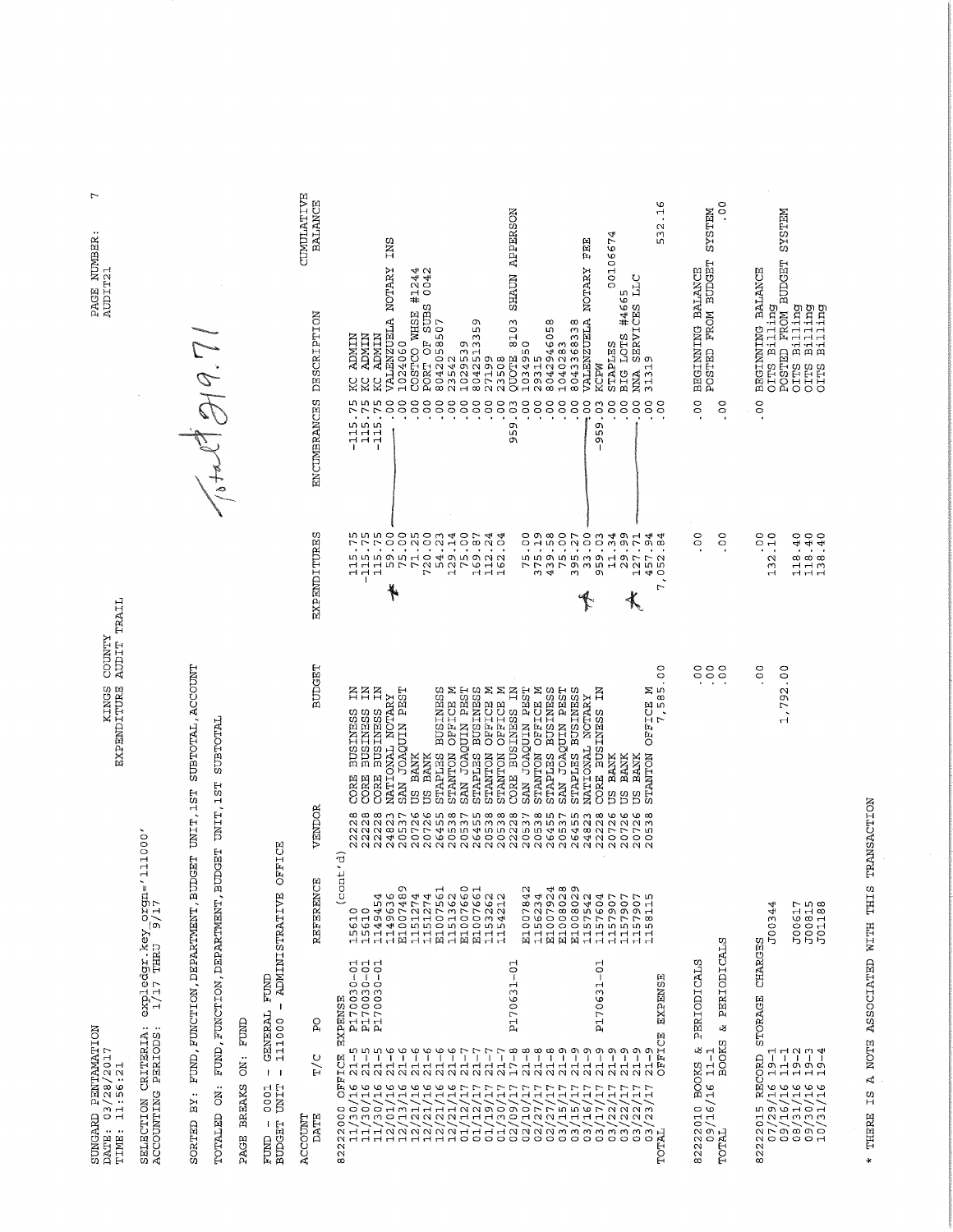

#### **4. NEW BUSINESS**

**A.** Consideration of approving resolution 17-05A for Willowbrook Affordable Communities, L.P. (Willowbrook Apartments), City of Bay Point, County of Contra Costa; up to \$24,000,000 of revenue bonds. (Staff – Caitlin Lanctot)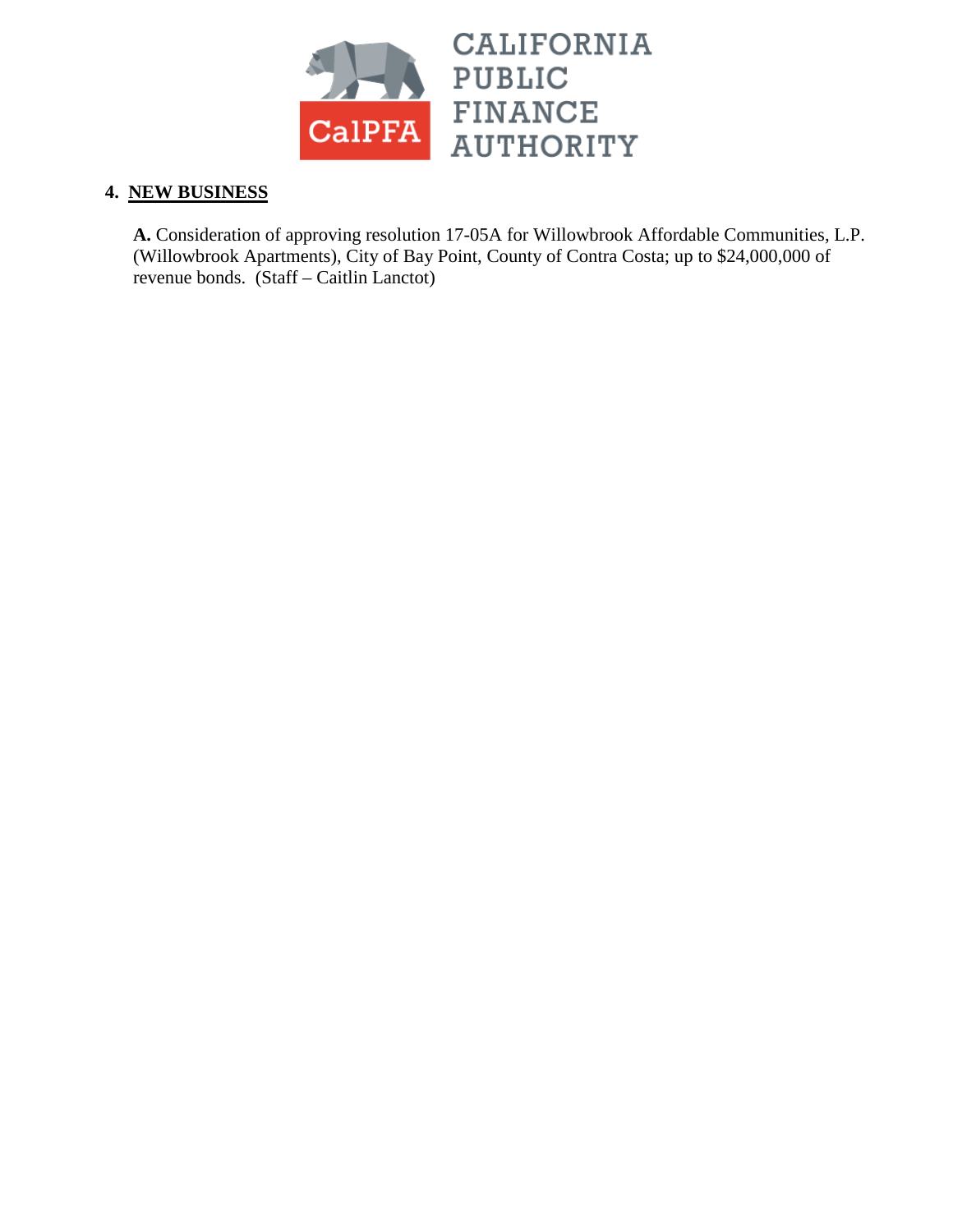

| DATE:                    | <b>APRIL 11, 2017</b>                             |
|--------------------------|---------------------------------------------------|
| <b>APPLICANT:</b>        | WILLOWBROOK AFFORDABLE COMMUNITIES, L.P.          |
| <b>AMOUNT:</b>           | UP TO \$24,000,000 IN REVENUE OBLIGATIONS         |
| PURPOSE:                 | FINANCING OF A MULTIFAMILY RENTAL HOUSING PROJECT |
| <b>PRIMARY ACTIVITY:</b> | AFFORDABLE HOUSING                                |

#### **Background:**

Willowbrook Affordable, L.P. (the "Borrower") has requested that CalPFA issue revenue bonds to assist in the acquisition, rehabilitation and development of Willowbrook Apartments, located at 110 Bailey Road in Bay Point, California (the "Project"). The Project application was filed on February 9, 2016, induced on February 11, 2016 and received an allocation of tax exempt bonds on January 18, 2017.

#### **Description of Proposed Project:**

The Borrower has requested CalPFA to issue and deliver multifamily housing revenue bonds in an amount not to exceed \$24,000,000 (the "Bonds") to finance the acquisition, rehabilitation and development of the Project. The Project was initially constructed in 1982 and rehabilitated in 2002. The site consists of seven 2-story buildings with separate leasing office/community building and laundry facilities. There are 72 total units, including 16 onebedroom, 48 two-bedroom, and 8 three-bedroom units. The units will be available to low income families with income levels at or below the 50 and 60 percent area median income ("AMI") levels.

The proposed renovation will address the entire property and will include substantial improvements to the property. The current scope of work provides for upgrades to flooring, electrical, appliances and plumbing in all 72 units. The common grounds will also be upgraded including, but not limited to, landscaping and walkways. Roofing for the entire property will also be replaced.

#### **TEFRA Information:**

TEFRA hearings were held by Contra Costa County and Kings County on December 6, 2016.

#### **Financing Structure:**

The unrated Bonds will be privately placed and mature in no more than 17 years. The Bonds will bear interest at a fixed rate, estimated at 3.9%. The proposed financing is in accordance with the Authority's issuance guidelines.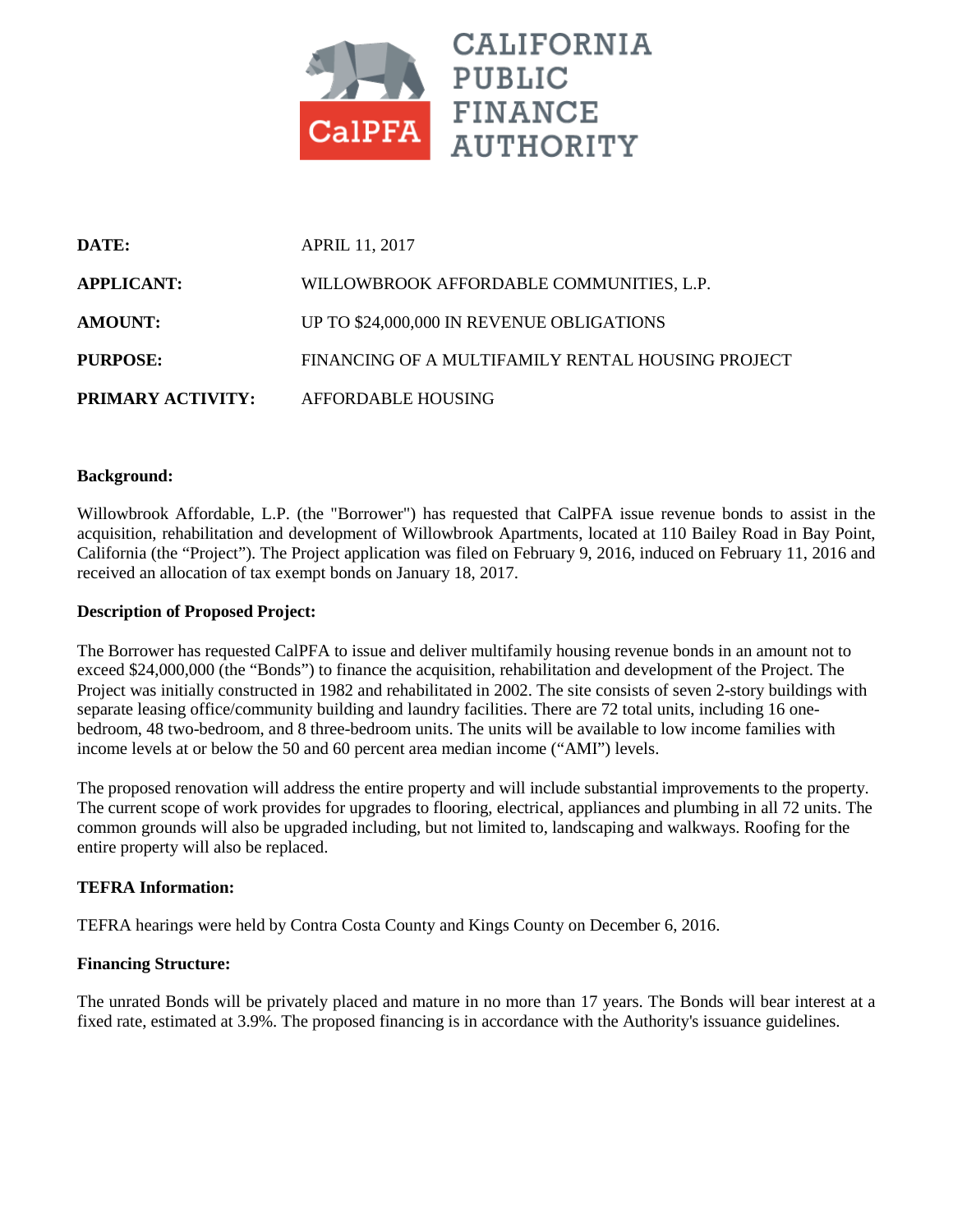#### **Estimated Sources and Uses:**

| Sources: |                                |              |
|----------|--------------------------------|--------------|
|          | <b>Bond Proceeds</b>           | \$21,620,000 |
|          | Deferred Developer Fee         | \$3,185,829  |
|          | Seller Carryback               | \$832,829    |
|          | <b>LIHTC Equity</b>            | \$1,073,705  |
|          | <b>Total Sources:</b>          | \$26,712,363 |
| Uses:    |                                |              |
|          | <b>Acquisition Cost</b>        | \$16,650,000 |
|          | <b>Hard Construction Costs</b> | \$4,141,089  |
|          | Architect & Engineering Fees   | \$85,000     |
|          | Construction Interest & Fees   | \$738,349    |
|          | Relocation                     | \$72,000     |
|          | Legal Fees                     | \$300,000    |
|          | Developer Fee                  | \$3,185,829  |
|          | Appraisal & Contingency        | \$406,520    |
|          | Reserves                       | \$294,359    |
|          | <b>Financing Costs</b>         | \$349,350    |
|          | <b>Other Soft Costs</b>        | \$489,867    |
|          | <b>Total Costs:</b>            | \$26,712,363 |

#### **Recommendations:**

Based on the overall Project public benefit detailed on Attachment 1, it is recommended that the Board of Directors approve the Resolution as submitted to the Board, which:

- 1. Approves the issuance of the Bonds;
- 2. Approves all necessary actions and documents for the financing; and
- 3. Authorizes any member of the Board or authorized signatory to sign all necessary documents.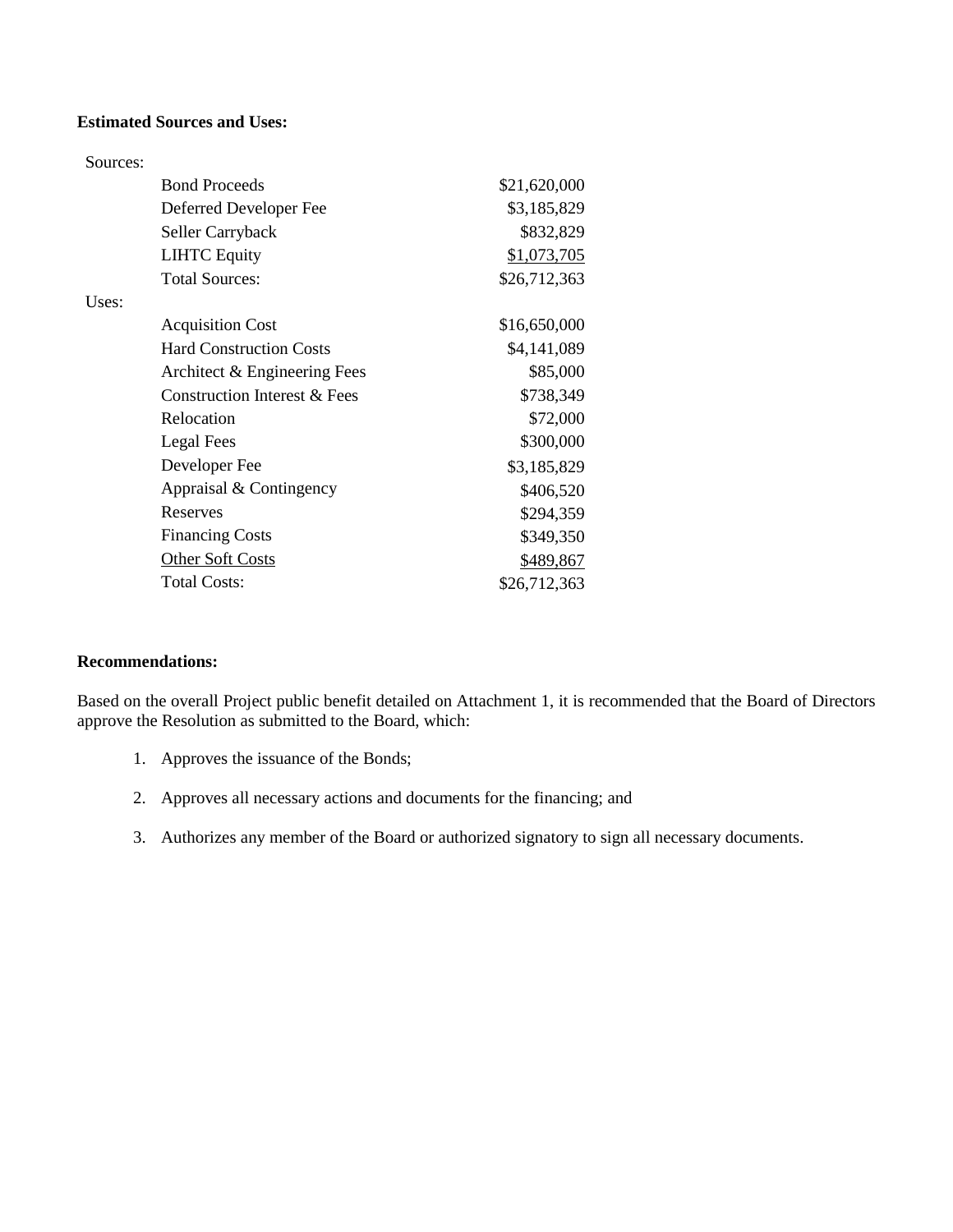#### **Attachment 1**

#### **Public Benefits:**

- 100% of the Project's units will remain income and rent restricted
	- o 8 units at 50% AMI
	- o 63 units at 60% AMI
	- o 1 manager's unit
- The Project will remain income and rent restricted for at least 55 years
- Site Amenities
	- o The Project is located within a Public Transit Corridor
	- $\circ$  The Project is located within  $\frac{1}{2}$  mile of a park
	- o The Project will provide after school programs to residents (tutoring, mentoring, homework assistance, art and/or recreation)
	- o The Project will provide instructor-led educational, health and wellness or skill building classes to residents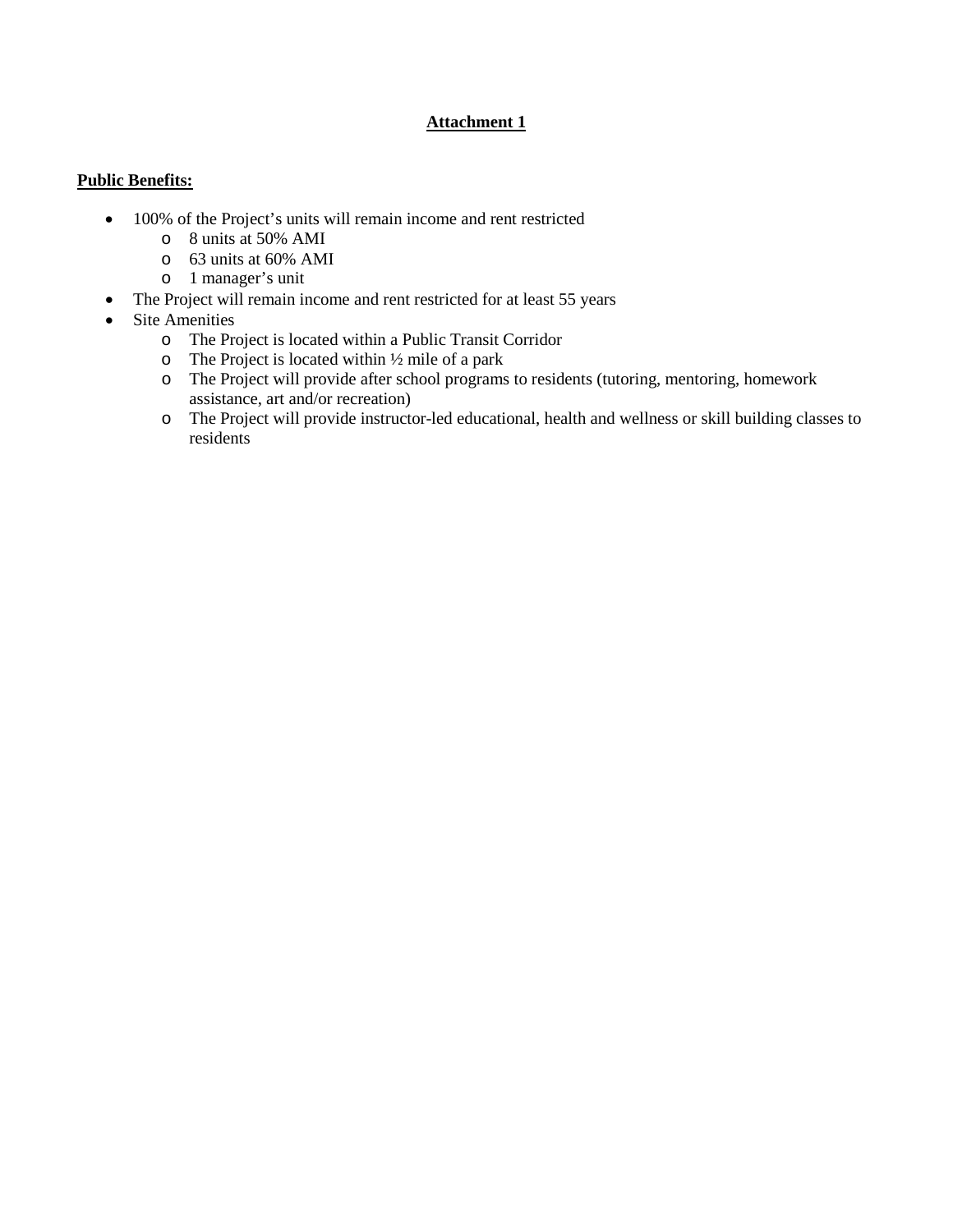#### **RESOLUTION NO. 17-05A**

**A RESOLUTION OF THE CALIFORNIA PUBLIC FINANCE AUTHORITY AUTHORIZING THE ISSUANCE, EXECUTION AND DELIVERY OF MULTIFAMILY HOUSING REVENUE OBLIGATIONS IN AN AGGREGATE PRINCIPAL AMOUNT NOT TO EXCEED \$24,000,000 FOR THE FINANCING OF A MULTIFAMILY RENTAL HOUSING PROJECT TO BE GENERALLY KNOWN AS WILLOWBROOK APARTMENTS; DETERMINING AND PRESCRIBING CERTAIN MATTERS AND APPROVING AND AUTHORIZING THE EXECUTION OF AND DELIVERY OF VARIOUS DOCUMENTS RELATED THERETO; RATIFYING ANY ACTION HERETOFORE TAKEN AND APPROVING RELATED MATTERS IN CONNECTION WITH THE OBLIGATIONS.**

**WHEREAS**, the California Public Finance Authority (the "Authority") is authorized by the Joint Powers Act, commencing with Section 6500 of the California Government Code (the "JPA Law"), and its Joint Exercise of Powers Agreement, dated as of May 12, 2015, as the same may be amended (the "Agreement"), to issue revenue bonds and execute and deliver revenue notes for the purpose of financing, among other things, the acquisition, construction/rehabilitation, and development of multifamily rental housing projects in accordance with Chapter 7 of Part 5 of Division 31 of the California Health and Safety Code (the "Housing Law");

**WHEREAS**, Willowbrook Affordable Communities, L.P., a California limited partnership, and entities related thereto (collectively, the "Borrower"), has requested that the Authority execute and deliver its Multifamily Housing Revenue Construction/Permanent Note (Willowbrook Apartments) 2017 Series B-1, its Multifamily Housing Revenue Construction Note (Willowbrook Apartments) 2017 Series B-2 and its Multifamily Housing Revenue Taxable Note (Willowbrook Apartments) 2017 Series B-3 (collectively, the "Notes"), and issue and sell its Multifamily Housing Revenue Bonds (Willowbrook Apartments) 2017 Series B-S (Subordinate Bonds) (the "Subordinate Bonds" and together with the Notes, the "Obligations"), to assist in the financing of the acquisition, rehabilitation and development of a 72-unit multifamily housing rental development located in the City of Bay Point, County of Contra Costa, California, and to be known as Willowbrook Apartments (the "Project");

**WHEREAS**, on January 18, 2017, the Authority received an allocation in the amount of \$21,620,000 (the "Allocation Amount") from the California Debt Limit Allocation Committee in connection with the Project;

**WHEREAS**, the County of Kings is a Charter Member (as defined in the Agreement) of the Authority and the County of Contra Costa is an Additional Member (as defined in the Agreement) and each has authorized the execution and delivery of the Obligations;

**WHEREAS**, the Authority is willing to execute and deliver the Obligations in an aggregate principal amount not to exceed \$24,000,000, provided that the portion of such Obligations issued, executed and delivered as federally tax-exempt obligations shall not exceed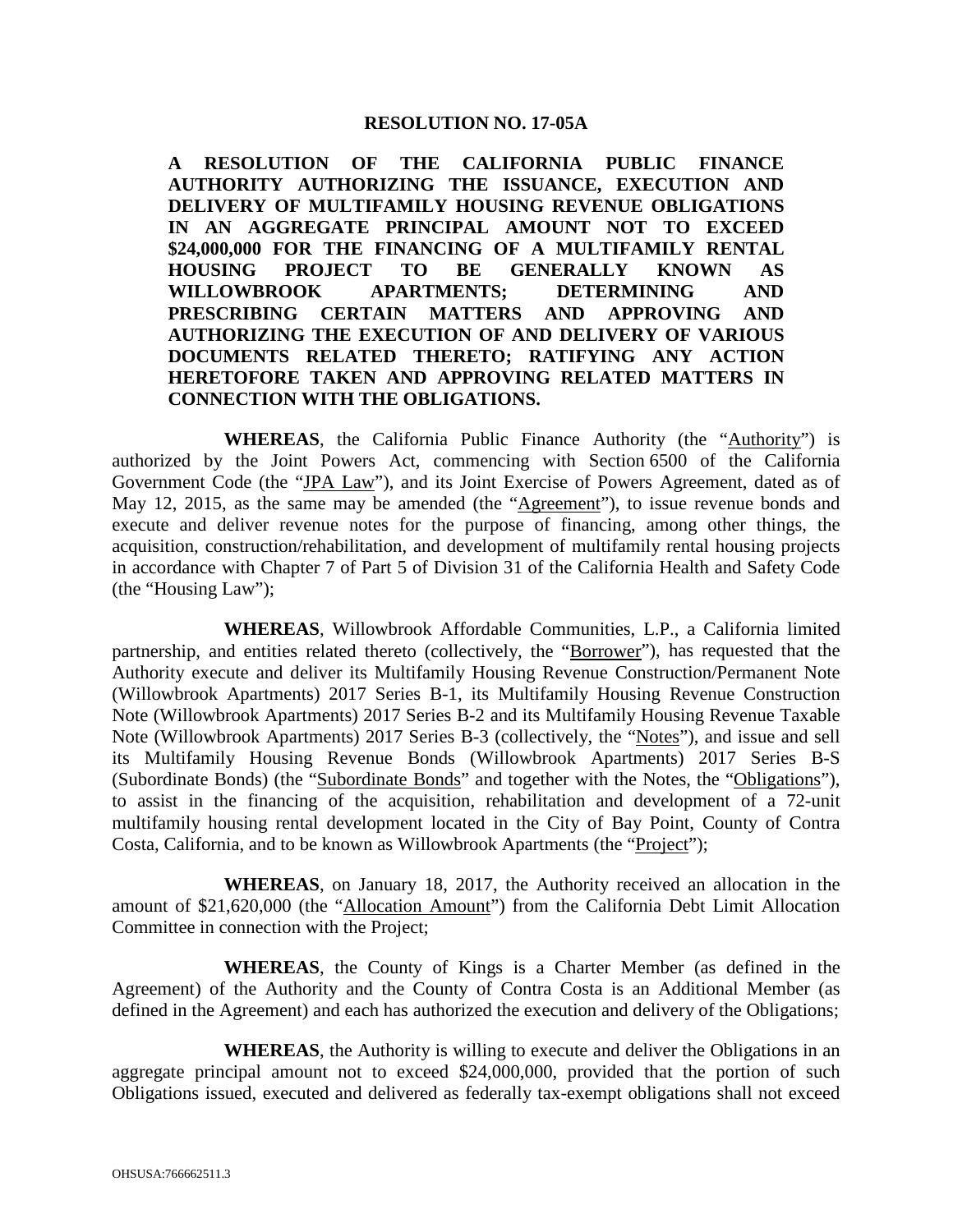the Allocation Amount, and to loan the proceeds thereof to the Borrower to assist in providing financing for the Project, which will allow the Borrower to reduce the cost of the Project and to assist in providing housing for low and very low income persons;

**WHEREAS**, the Notes will be executed and delivered to Citibank, N.A. (the "Funding Lender"), as the initial holder of the Notes, and the Subordinate Bonds will be privately placed with Willowbrook Housing Partners, L.P., or a related entity (the "Holder"), as the initial purchaser of the Subordinate Bonds, in each case in accordance with the Authority's private placement policy;

**WHEREAS**, there have been prepared and made available to the members of the Board of Directors of the Authority (the "Board") the following documents required for the execution and delivery of the Obligations, and such documents are now in substantial form and appropriate instruments to be executed and delivered for the purposes intended:

> (1) Funding Loan Agreement (the "Funding Loan Agreement") to be entered into between the Funding Lender and the Authority;

> (2) Borrower Loan Agreement (the "Borrower Loan Agreement") to be entered into between the Authority and Borrower;

> (3) Regulatory Agreement and Declaration of Restrictive Covenants (the "Regulatory Agreement") to be entered into between the Authority and the Borrower; and

> (4) Contingency Draw-Down Agreement (the "Contingency Draw-Down Agreement") to be entered into by the Funding Lender and the Borrower;

> (5) Subordinate Master Pledge and Assignment (the "Pledge and Assignment") to be entered into among the Authority, Willowbrook Housing Partners, L.P., as agent (the "Subordinate Bonds Agent"), and the Holder, relating to the Subordinate Bonds; and

> (8) Subordinate Master Agency Agreement (the "Agency Agreement") to be entered into between the Authority and the Subordinate Bonds Agent, relating to the Subordinate Bonds.

**NOW, THEREFORE, BE IT RESOLVED** by the members of the Board, as follows:

Section 1. The recitals set forth above are true and correct, and the members of the Board hereby find them to be so.

Section 2. Pursuant to the JPA Law, the Funding Loan Agreement and the Pledge and Assignment, and in accordance with the Housing Law, the Authority is hereby authorized to execute and deliver the Notes and issue and sell the Subordinate Bonds in one or more series. The Notes shall be designated as "California Public Finance Authority Multifamily Housing Revenue Note (Willowbrook Apartments) 2017 Series B" and the Subordinate Bonds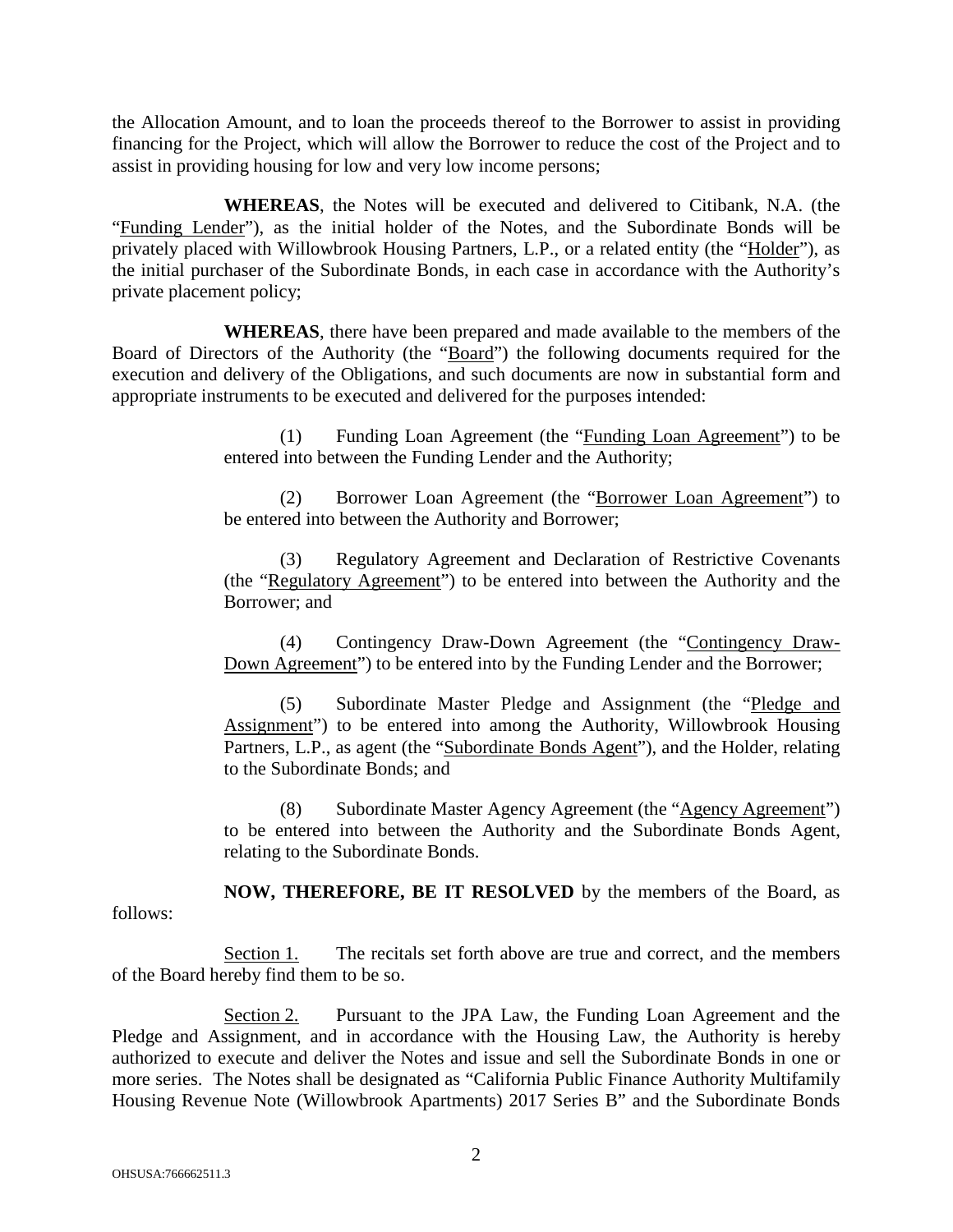shall be designated as "California Public Finance Authority Multifamily Housing Revenue Bonds (Willowbrook Apartments) 2017 Series B-S (Subordinate Bonds)" including, and to the extent necessary, Obligations in one or more sub-series, with appropriate modifications and series and sub-series designations as necessary, in an aggregate principal amount not to exceed \$24,000,000; provided that the aggregate principal amount of any tax-exempt Obligations issued, executed and delivered shall not exceed the Allocation Amount. The Obligations shall be issued, executed and delivered in the form set forth in and otherwise in accordance with the Funding Loan Agreement and the Pledge and Assignment, and shall be executed on behalf of the Authority by the manual or facsimile signature of the Chair of the Authority or the manual signature of any Authorized Signatory (as defined below), and attested by the facsimile signature of the Treasurer and Secretary of the Authority, or the manual signature of any Authorized Signatory. The Obligations shall be secured in accordance with the terms of the Funding Loan Agreement and the Pledge and Assignment presented to this meeting, as hereinafter approved. Payment of the principal and purchase price of, and prepayment or redemption premium, if any, and interest on, the Obligations shall be made solely from amounts pledged thereto under the Funding Loan Agreement and the Pledge and Assignment, and the Obligations shall not be deemed to constitute a debt or liability of the Authority or any Member of the Authority or any Director of the Board of the Authority (each, a "Director").

Section 3. The Funding Loan Agreement in the form presented at this meeting is hereby approved. Any Director, including any such Director acting as an officer of the Board, or any other person as may be designated and authorized to sign for the Authority pursuant to a resolution adopted thereby (including, without limitation, the administrative delegatees duly authorized pursuant to Resolution No. 16-01C of the Authority, adopted on January 26, 2016) (together with the Directors including any such Director acting as an officer of the Board, each such person is referred to herein individually as an "Authorized Signatory"), acting alone, is authorized to execute by manual signature and deliver the Funding Loan Agreement, with such changes and insertions therein as may be necessary to cause the same to carry out the intent of this Resolution and as are approved by counsel to the Authority, such approval to be conclusively evidenced by the delivery thereof. The date, maturity date or dates (which shall not extend beyond May 1, 2062), interest rate or rates (which shall not exceed 12%), interest payment dates, denominations, form, registration privileges, manner of execution, place of payment, terms of prepayment and other terms of the Notes shall be as provided in the Funding Loan Agreement as finally executed.

Section 4. The Borrower Loan Agreement in the form presented at this meeting is hereby approved. Any Authorized Signatory, acting alone, is authorized to execute by manual signature and deliver the Borrower Loan Agreement, with such changes and insertions therein as may be necessary to cause the same to carry out the intent of this Resolution and as are approved by counsel to the Authority, such approval to be conclusively evidenced by the delivery thereof.

Section 5. The Regulatory Agreement in the form presented at this meeting is hereby approved. Any Authorized Signatory, acting alone, is authorized to execute by manual signature and deliver the Regulatory Agreement, with such changes and insertions therein as may be necessary to cause the same to carry out the intent of this Resolution and as are approved by counsel to the Authority, such approval to be conclusively evidenced by the delivery thereof.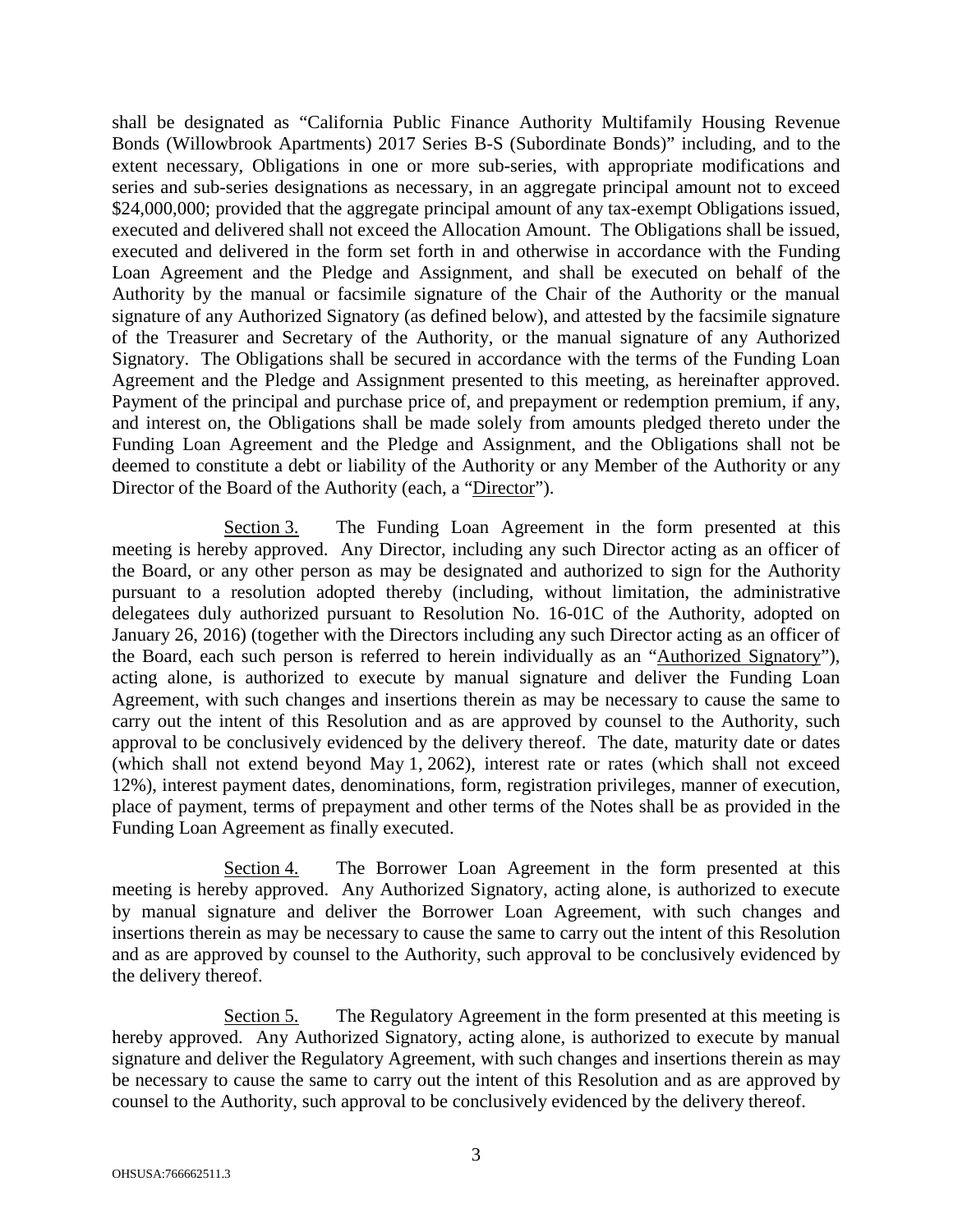Section 6. The Contingency Draw-Down Agreement in the form presented at this meeting is hereby approved.

Section 7. The Pledge and Assignment in the form presented at this meeting is hereby approved. Any Authorized Signatory, acting alone, is authorized to execute by manual signature and deliver the Pledge and Assignment, with such changes and insertions therein as may be necessary to cause the same to carry out the intent of this Resolution and as are approved by counsel to the Authority, such approval to be conclusively evidenced by the delivery thereof. The date, maturity date or dates (which shall not extend beyond May 1, 2062), interest rate or rates (which shall not exceed 12%), interest payment dates, denominations, form, registration privileges, manner of execution, place of payment, terms of redemption and other terms of the Subordinate Bonds shall be as provided in the Pledge and Assignment as finally executed.

Section 8. The Agency Agreement in the form presented at this meeting is hereby approved. Any Authorized Signatory, acting alone, is authorized to execute by manual signature and deliver the Agency Agreement, with such changes and insertions therein as may be necessary to cause the same to carry out the intent of this Resolution and as are approved by counsel to the Authority, such approval to be conclusively evidenced by the delivery thereof.

Section 9. The Authority is hereby authorized to execute and deliver the Notes to the Funding Lender pursuant to the terms and conditions of the Funding Loan Agreement.

Section 10. Subordinate Bonds, when executed, shall be delivered to the Agent for authentication. The Agent is hereby requested and directed to authenticate the Subordinate Bonds by executing the certificate of authentication appearing thereon, and to deliver the Subordinate Bonds, when duly executed and authenticated, to or at the direction of the purchasers thereof in accordance with written instructions executed and delivered on behalf of the Authority by an Authorized Signatory, which any Authorized Signatory, acting alone, is hereby authorized and directed to execute and deliver such instructions to the Agent. Such instructions shall provide for the delivery of the Subordinate Bonds to the purchasers thereof upon payment of the purchase price thereof.

Section 11. All actions heretofore taken by the officers and agents of the Authority with respect to the financing of the Project and the issuance, execution and delivery of the Obligations are hereby approved, ratified and confirmed, and any Authorized Signatory, acting alone, is hereby authorized and directed, for and in the name and on behalf of the Authority, to do any and all things and take any and all actions and execute and deliver any and all certificates, agreements and other documents, including but not limited to one or more tax certificates, loan related documents, a subordination or intercreditor agreement, an assignment of deed of trust, a termination of regulatory agreement, an endorsement, allonge or assignment of any note and such other documents as described in the Funding Loan Agreement, the Pledge and Assignment and the other documents herein approved, which they, or any of them, may deem necessary or advisable in order to consummate the lawful issuance, execution and delivery of the Obligations and to effectuate the purposes thereof and of the documents herein approved in accordance with this resolution and resolutions heretofore adopted by the Authority and otherwise in order to carry out the financing of the Project.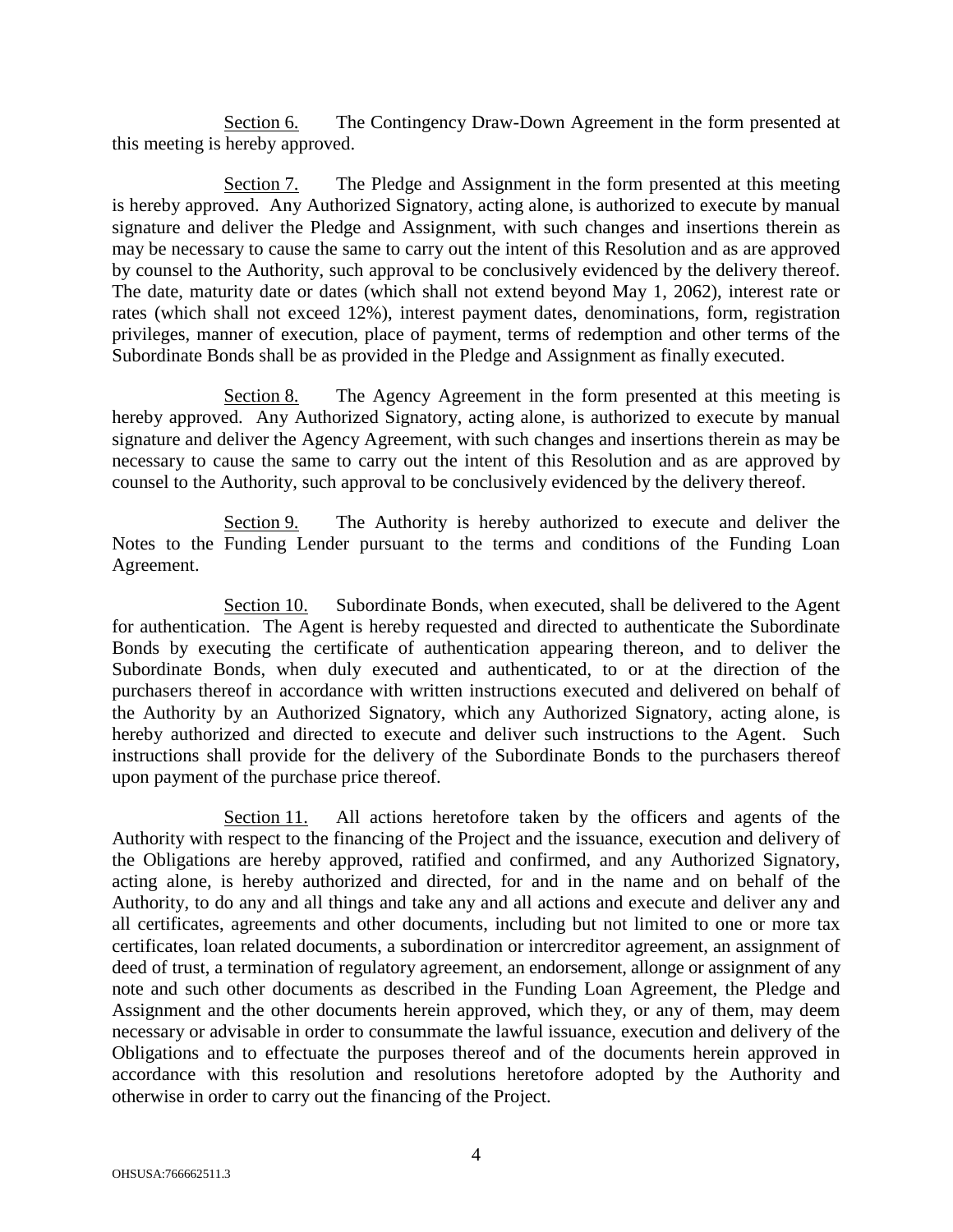Section 12. All consents, approvals, notices, orders, requests and other actions permitted or required by any of the documents authorized by this Resolution, whether before or after the issuance, execution and delivery of the Obligations, including without limitation any of the foregoing that may be necessary or desirable in connection with any default under or amendment of such documents, any transfer or other disposition of the Project, any addition or substitution of security for the Obligations or any prepayment or redemptions of the Obligations, may be given or taken by any Authorized Signatory, as appropriate, without further authorization by the Board, and each such officer is hereby authorized and directed to give any such consent, approval, notice, order or request and to take any such action that such officer may deem necessary or desirable to further the purposes of this Resolution and the financing of the Project; provided such action shall not create any obligation or liability of the Authority other than as provided in the Funding Loan Agreement, the Pledge and Assignment and other documents approved herein.

Section 13. This Resolution shall take effect upon its adoption.

[Remainder of Page Intentionally Left Blank]